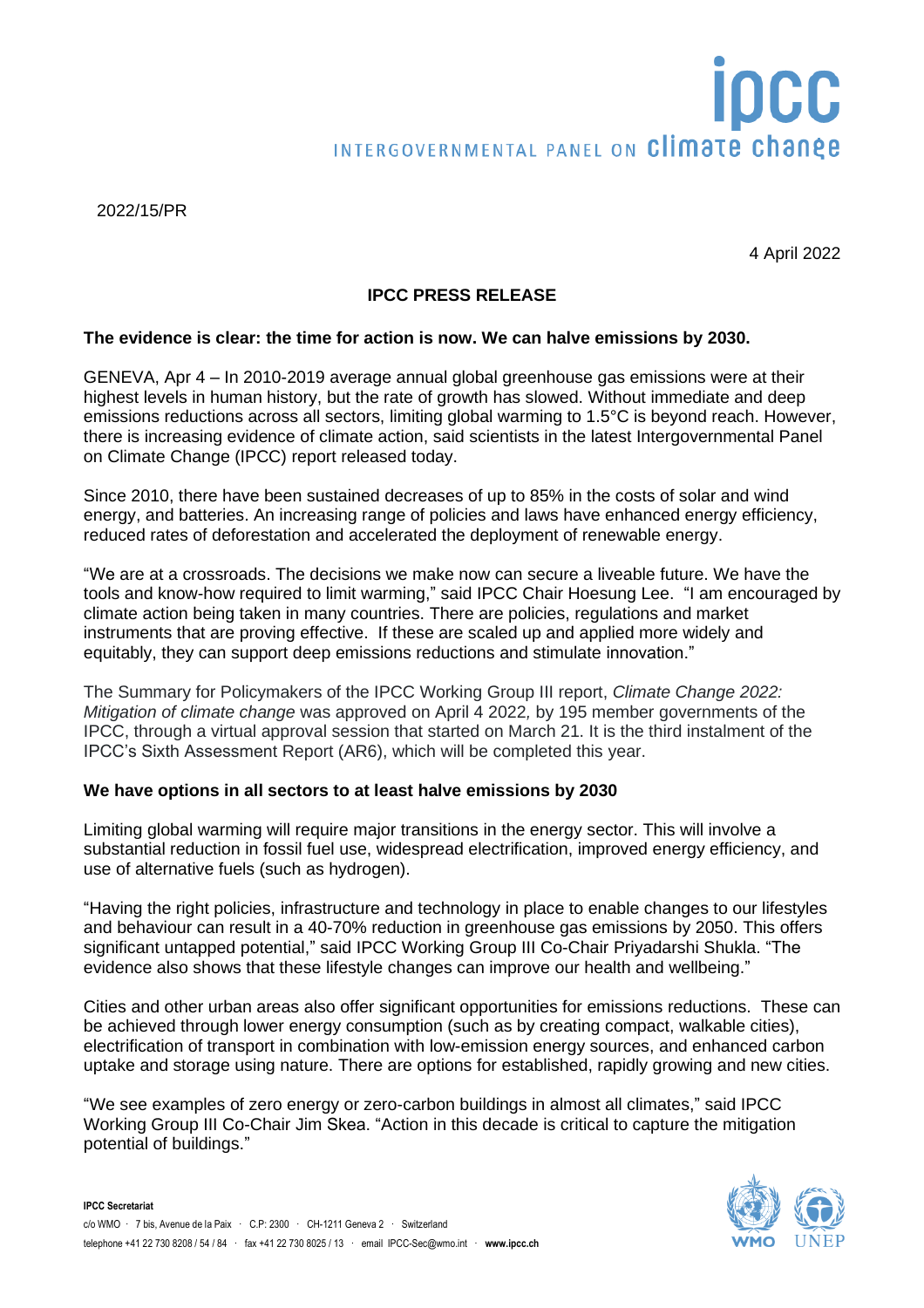Reducing emissions in industry will involve using materials more efficiently, reusing and recycling products and minimising waste. For basic materials, including steel, building materials and chemicals, low- to zero-greenhouse gas production processes are at their pilot to near-commercial stage.

This sector accounts for about a quarter of global emissions. Achieving net zero will be challenging and will require new production processes, low and zero emissions electricity, hydrogen, and, where necessary, carbon capture and storage.

Agriculture, forestry, and other land use can provide large-scale emissions reductions and also remove and store carbon dioxide at scale. However, land cannot compensate for delayed emissions reductions in other sectors. Response options can benefit biodiversity, help us adapt to climate change, and secure livelihoods, food and water, and wood supplies.

## **The next few years are critical**

In the scenarios we assessed, limiting warming to around 1.5°C (2.7°F) requires global greenhouse gas emissions to peak before 2025 at the latest, and be reduced by 43% by 2030; at the same time, methane would also need to be reduced by about a third. Even if we do this, it is almost inevitable that we will temporarily exceed this temperature threshold but could return to below it by the end of the century.

"It's now or never, if we want to limit global warming to 1.5°C (2.7°F)," said Skea. "Without immediate and deep emissions reductions across all sectors, it will be impossible."

The global temperature will stabilise when carbon dioxide emissions reach net zero. For 1.5°C (2.7°F), this means achieving net zero carbon dioxide emissions globally in the early 2050s; for 2°C (3.6°F), it is in the early 2070s.

This assessment shows that limiting warming to around 2°C (3.6°F) still requires global greenhouse gas emissions to peak before 2025 at the latest, and be reduced by a quarter by 2030.

## **Closing investment gaps**

The report looks beyond technologies and demonstrates that while financial flows are a factor of three to six times lower than levels needed by 2030 to limit warming to below 2°C (3.6°F), there is sufficient global capital and liquidity to close investment gaps. However, it relies on clear signalling from governments and the international community, including a stronger alignment of public sector finance and policy.

"Without taking into account the economic benefits of reduced adaptation costs or avoided climate impacts, global Gross Domestic Product (GDP) would be just a few percentage points lower in 2050 if we take the actions necessary to limit warming to  $2^{\circ}C$  (3.6°F) or below, compared to maintaining current policies," said Shukla.

## **Achieving the Sustainable Development Goals**

Accelerated and equitable climate action in mitigating and adapting to climate change impacts is critical to sustainable development. Some response options can absorb and store carbon and, at the same time, help communities limit the impacts associated with climate change. For example, in cities, networks of parks and open spaces, wetlands and urban agriculture can reduce flood risk and reduce heat-island effects.

Mitigation in industry can reduce environmental impacts and increase employment and business opportunities. Electrification with renewables and shifts in public transport can enhance health, employment, and equity.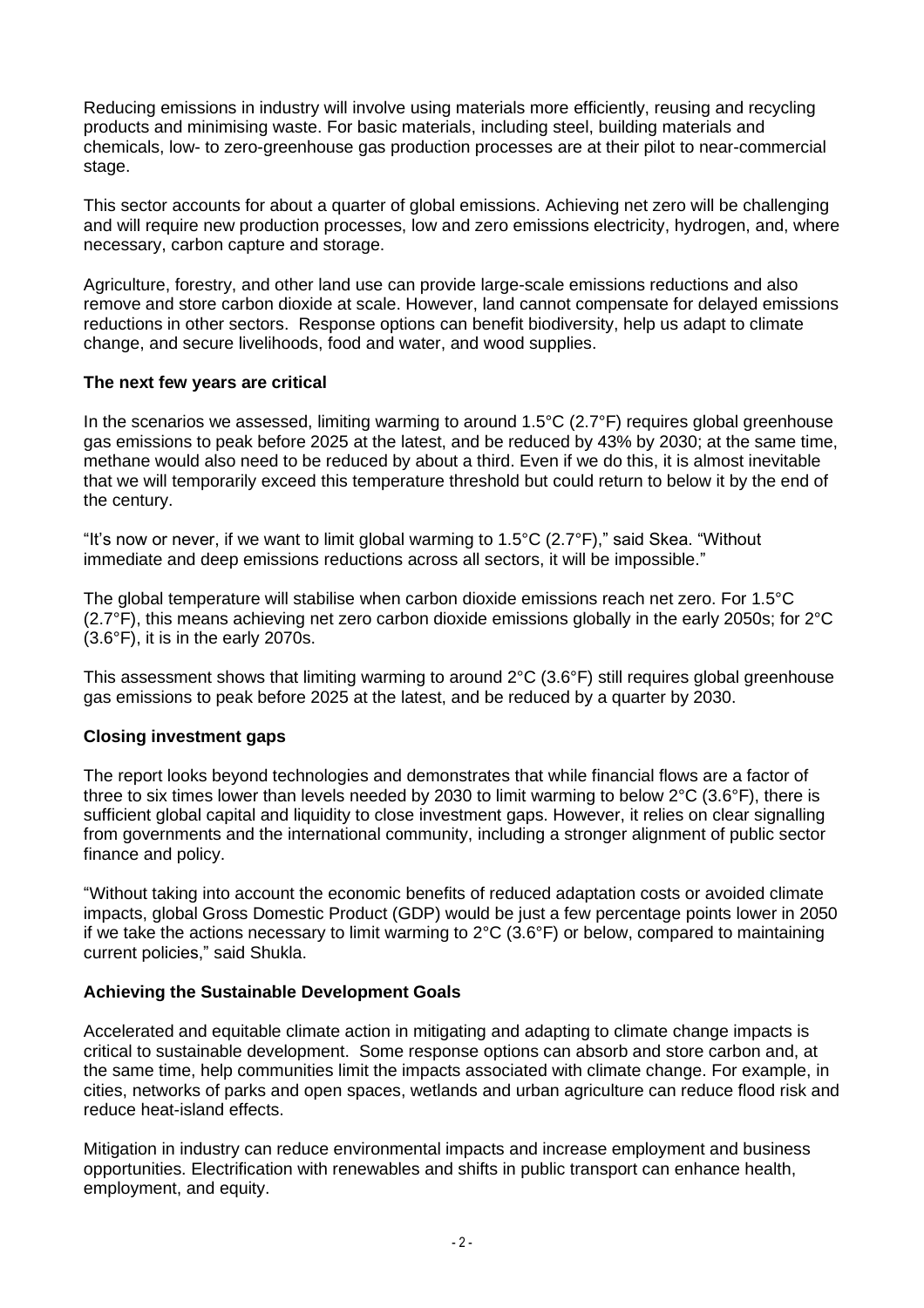"Climate change is the result of more than a century of unsustainable energy and land use, lifestyles and patterns of consumption and production," said Skea. "This report shows how taking action now can move us towards a fairer, more sustainable world."

ENDS

*For more information, please contact:*

IPCC Press Office, Email: [ipcc-media@wmo.int](mailto:ipcc-media@wmo.int)

IPCC Working Group III: Sigourney Luz: [s.luz@ipcc-wg3.ac.uk](../../../../../../../amahecic_wmo_int/Documents/Documents/Word/P56/s.luz@ipcc-wg3.ac.uk)



*Notes for editors:*

# **Climate Change 2022: Mitigation of Climate Change. Contribution of Working Group III to the Sixth Assessment Report of the Intergovernmental Panel on Climate Change**

The Working Group III report provides an updated global assessment of climate change mitigation progress and pledges, and examines the sources of global emissions. It explains developments in emission reduction and mitigation efforts, assessing the impact of national climate pledges in relation to long-term emissions goals.

Working Group III introduces several new components in its latest report: One is a new chapter on the social aspects of mitigation, which explores the 'demand side', i.e. what drives consumption and greenhouse gas emissions. This chapter is a partner to the sectoral chapters in the report, which explore the 'supply side' of climate change - what produces emissions. There is also a cross-sector chapter on mitigation options that cut across sectors, including carbon dioxide removal techniques. And there is a new chapter on innovation, technology development and transfer, which describes how a well-established innovation system at a national level, guided by well-designed policies, can contribute to mitigation, adaptation and achieving the sustainable development goals, while avoiding undesired consequences.

The Summary for Policymakers of the Working Group III contribution to the Sixth Assessment Report (AR6) as well as additional materials and information are available at <https://www.ipcc.ch/report/ar6/wg3/>

**Note**: Originally scheduled for release in July 2021, the report was delayed for several months by the COVID-19 pandemic, as work in the scientific community including the IPCC shifted online. This is the third time that the IPCC has conducted a virtual approval session for one of its reports.

## **AR6 Working Group III in numbers**

278 authors from 65 countries

- 36 coordinating lead authors
- 163 lead authors
- $38 -$  review editors

plus

 $354$  – contributing authors

Over 18,000 cited references

A total of 59,212 expert and government review comments (First Order Draft 21,703; Second Order Draft 32,555; Final Government Distribution: 4, 954)

**About the IPCC**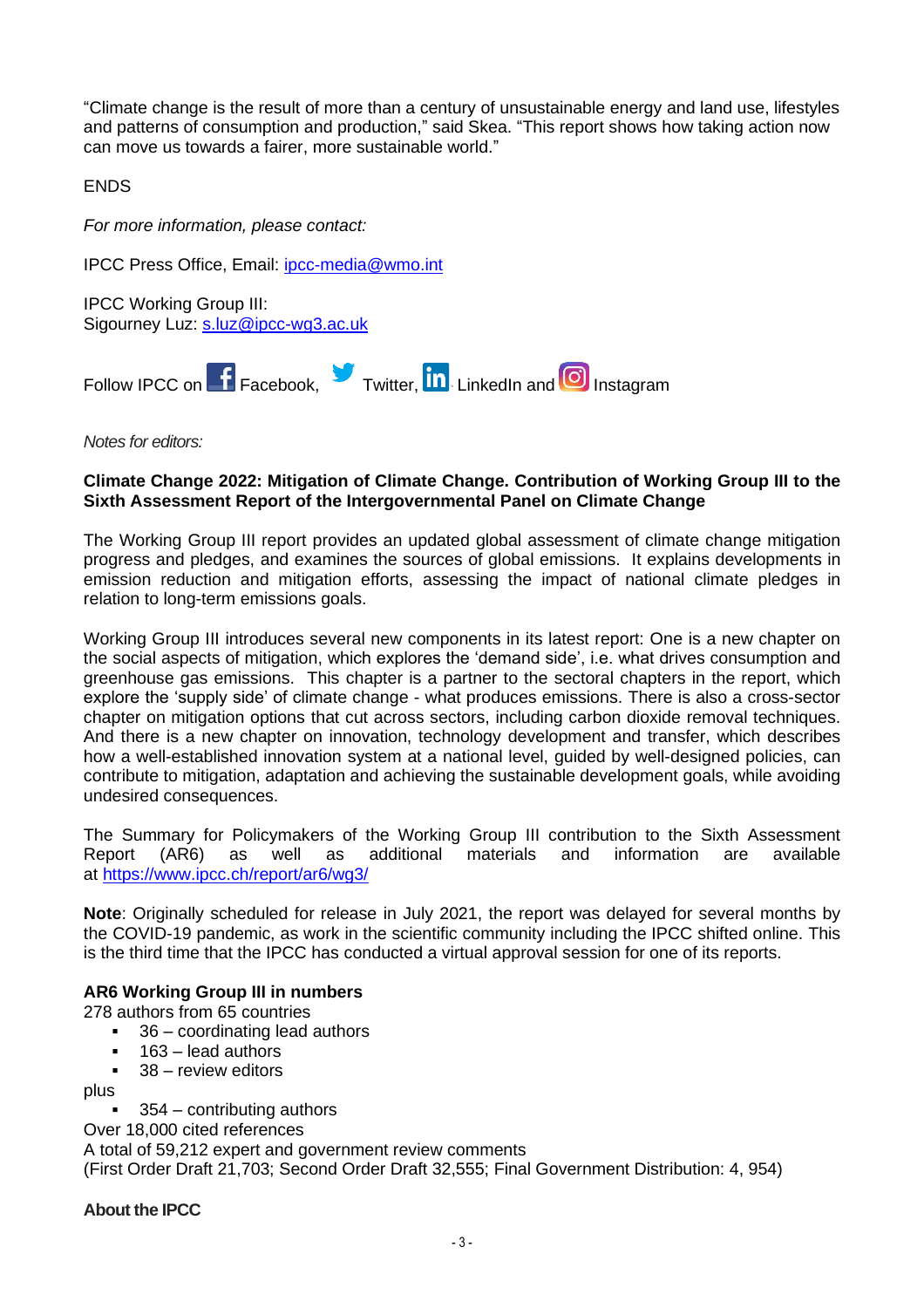The Intergovernmental Panel on Climate Change (IPCC) is the UN body for assessing the science related to climate change. It was established by the United Nations Environment Programme (UNEP) and the World Meteorological Organization (WMO) in 1988 to provide political leaders with periodic scientific assessments concerning climate change, its implications and risks, as well as to put forward adaptation and mitigation strategies. In the same year the UN General Assembly endorsed the action by the WMO and UNEP in jointly establishing the IPCC. It has 195 member states.

Thousands of people from all over the world contribute to the work of the IPCC. For the assessment reports, experts volunteer their time as IPCC authors to assess the thousands of scientific papers published each year to provide a comprehensive summary of what is known about the drivers of climate change, its impacts and future risks, and how adaptation and mitigation can reduce those risks.

The IPCC has three working groups: [Working Group I,](https://www.ipcc.ch/working-group/wg1/) dealing with the physical science basis of climate change; [Working Group II,](https://www.ipcc.ch/working-group/wg2/) dealing with impacts, adaptation and vulnerability; and [Working](https://www.ipcc.ch/working-group/wg3/)  [Group III,](https://www.ipcc.ch/working-group/wg3/) dealing with the mitigation of climate change. It also has a [Task Force on National](https://www.ipcc.ch/working-group/tfi/)  [Greenhouse Gas Inventories](https://www.ipcc.ch/working-group/tfi/) that develops methodologies for measuring emissions and removals.

IPCC assessments provide governments, at all levels, with scientific information that they can use to develop climate policies. IPCC assessments are a key input into the international negotiations to tackle climate change. IPCC reports are drafted and reviewed in several stages, thus guaranteeing objectivity and transparency.

# **About the Sixth Assessment Cycle**

Comprehensive scientific assessment reports are published every 6 to 7 years; the latest, the Fifth [Assessment](https://www.ipcc.ch/assessment-report/ar5/) Report, was completed in 2014 and provided the main scientific input to the Paris Agreement.

At its 41st Session in February 2015, the IPCC decided to produce a [Sixth Assessment Report](https://www.ipcc.ch/assessment-report/ar6/) (AR6). At its 42nd Session in October 2015 it elected a new Bureau that would oversee the work on this report and Special Reports to be produced in the assessment cycle. At its 43rd Session in April 2016, it decided to produce three Special Reports, a Methodology Report and AR6.

The Working Group I contribution to the Sixth Assessment Report *[Climate Change 2021: the](https://www.ipcc.ch/report/sixth-assessment-report-working-group-i/)  [Physical Science Basis](https://www.ipcc.ch/report/sixth-assessment-report-working-group-i/)* was released on 9 August 2021.The Working Group II contribution, *[Climate](https://www.ipcc.ch/report/sixth-assessment-report-working-group-3/)  [Change 2022: Impacts, Adaptation and Vulnerability,](https://www.ipcc.ch/report/sixth-assessment-report-working-group-3/)* was released on 28 February 2022.

The concluding Synthesis Report is due in autumn 2022.

The IPCC also publishes special reports on more specific issues between assessment reports.

*[Global Warming](https://www.ipcc.ch/sr15/) of 1.5°C, an IPCC special report on the impacts of global warming of 1.5 degrees Celsius (2.7°F) above pre-industrial levels and related global greenhouse gas emission pathways, in the context of strengthening the global response to the threat of climate change, sustainable development, and efforts to eradicate poverty* was launched in October 2018.

*[Climate Change and Land,](https://www.ipcc.ch/srccl/) an IPCC special report on climate change, desertification, land degradation, sustainable land management, food security, and greenhouse gas fluxes in terrestrial ecosystems* was launched in August 2019, and the *[Special Report on the Ocean and Cryosphere in](https://www.ipcc.ch/srocc/)  [a Changing Climate](https://www.ipcc.ch/srocc/)* was released in September 2019.

In May 2019 the IPCC released the *2019 [Refinement to the 2006 IPCC Guidelines on National](https://www.ipcc.ch/report/2019-refinement-to-the-2006-ipcc-guidelines-for-national-greenhouse-gas-inventories/)  [Greenhouse Gas Inventories](https://www.ipcc.ch/report/2019-refinement-to-the-2006-ipcc-guidelines-for-national-greenhouse-gas-inventories/)*, an update to the methodology used by governments to estimate their greenhouse gas emissions and removals.